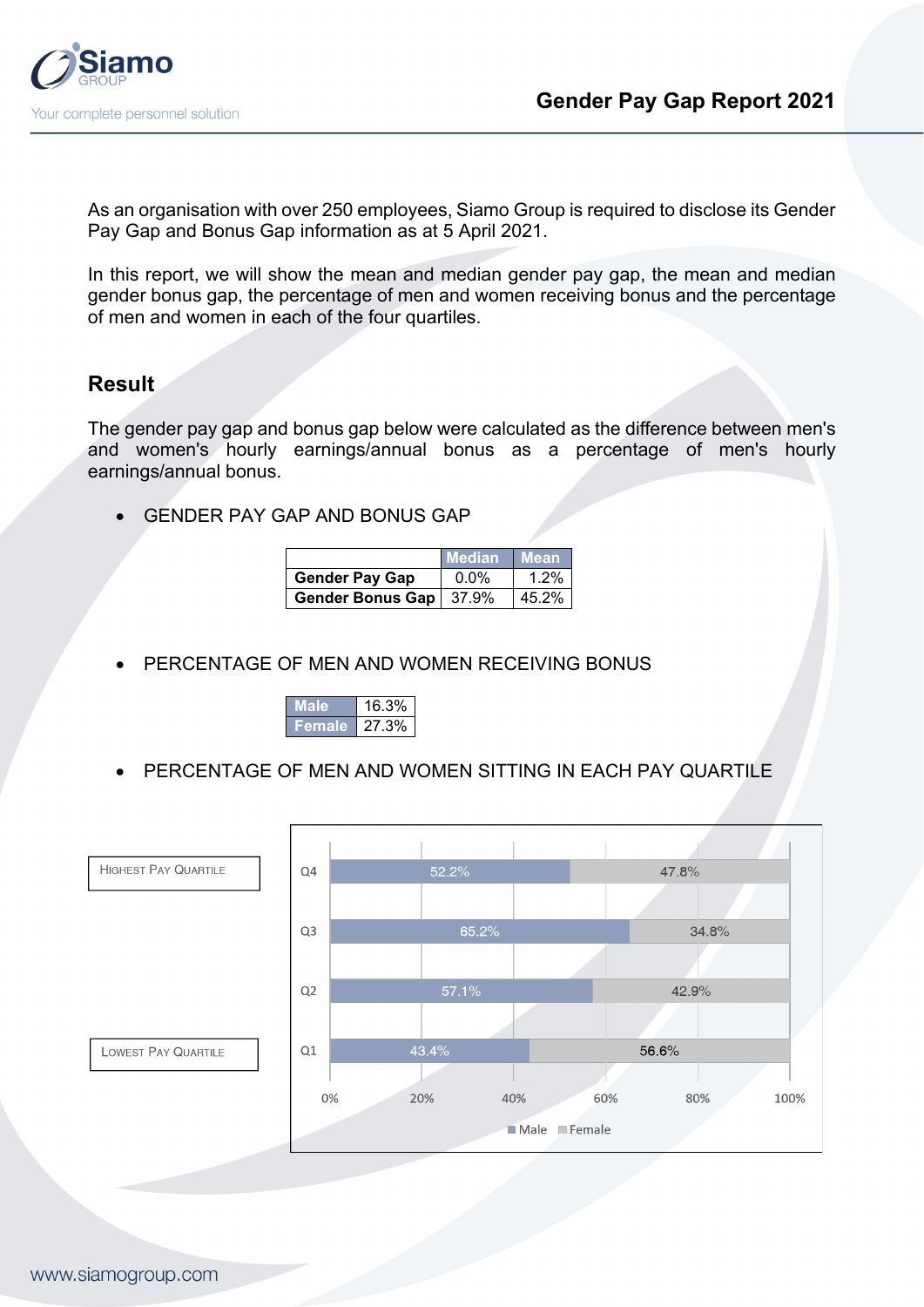

## **Summary**

Siamo's gender pay gap for 2021 has a median of 0.0% which is significantly lower than the provisional national gender pay gap of 15.4%.(Office of National Statistics, 2021). Here we only discussed the median figure as the mean can be skewed by a small number of highly paid individuals.

In addition to our better performance than the national average, we also made a progression inside our own business. Our 2021 pay gap of 0.0%, which was on par with our 2020 pay gap, was an improvement from our 2019 pay gap of 0.80%. Our gender bonus gap also narrowed from 47.10% in 2019, to 40.0% in 2020 then to 37.9% in 2021. This shows that the actions we took last year, such as enhancing our recruitment process to ensure an equal opportunity to both genders, have worked.

The gender profile on the snapshot day 05/04/2021 is 54% men and 46% women. This is roughly in line with the percentage of men and women in each pay quartile. However, we did have a larger number of women sitting in the lowest pay quartile, which indicates the higher representation of women in lower paid roles. The key factor leading to this result is that there tends to be more women working in part time roles whilst men are taking on supervisory roles and working evenings/weekends shifts that have a higher hourly pay rate. Having said that, the percentage of women sitting in the highest pay quartile has increased from 32.9% in 2020 to 47.8% in 2021. This is a result of an increase in the number of women in the senior management positions.

## **Future Improvement**

As a business putting its people first, Siamo is not complacent with the current result of our gender pay gap although it is well below the national average. Following the above analysis, we understand that our gender pay gap mainly comes from the lower representation of women in highly paid roles and the lower percentage of women receiving bonus. Therefore, we will take the following actions in order to narrow down our gender pay gap further.

- Continue to enhance the recruitment process to ensure equality of opportunity in highly paid roles to both genders.
- Re-structure the performance evaluation system to ensure transparency to the process so that all staff can be rewarded correctly irrespective of gender.
- Encourage women to negotiate their salaries.
- Appoint diversity managers within the business to monitor on the implementation of the above actions at each level.